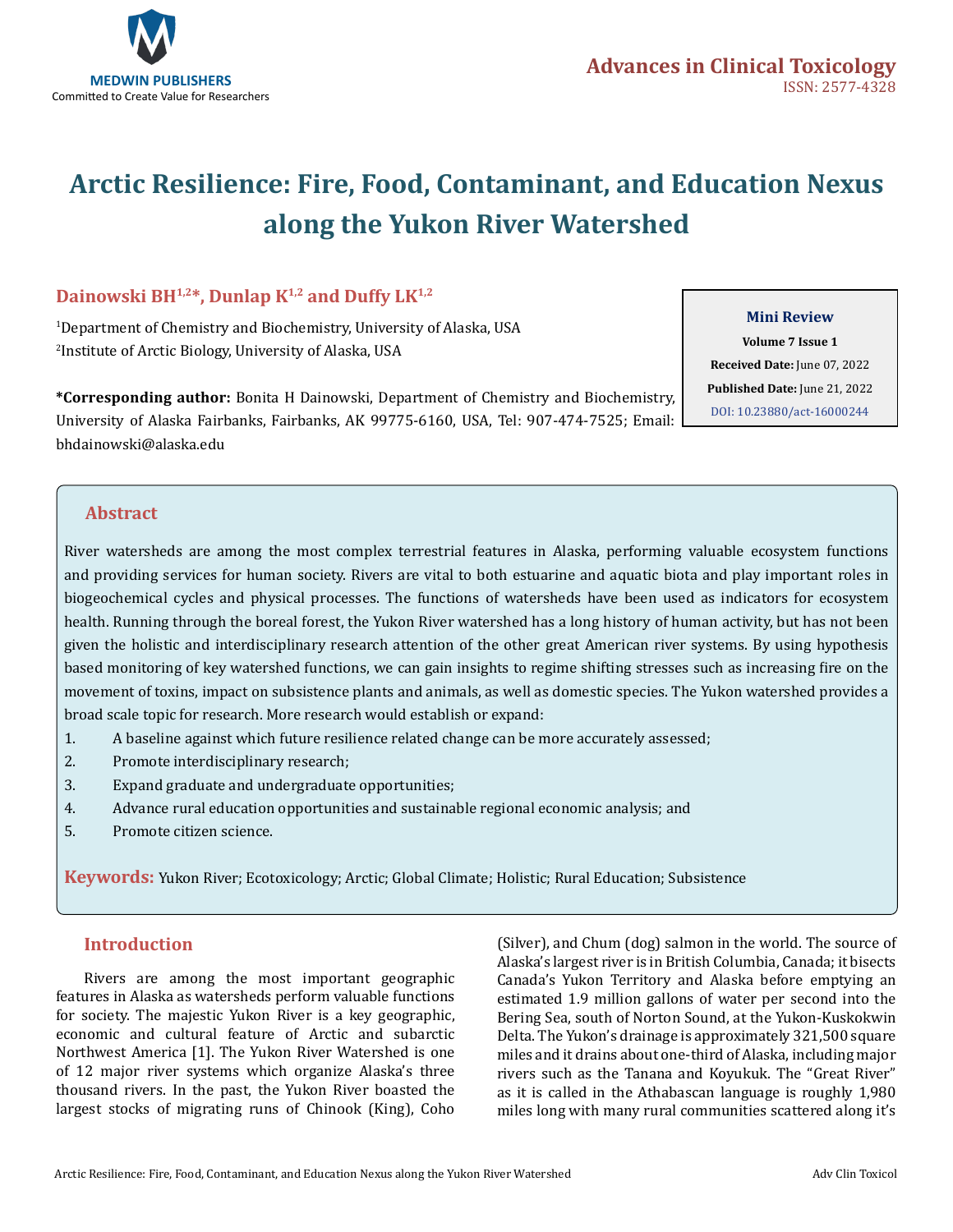shores. For the King salmon, the Yukon is one of the longest fish migrations in the world. As the longest river in Alaska and the Yukon Territory, it served as a principal means of transportation during the early part of the twentieth century and remains a major transportation corridor for interior Alaskans, Canadian and tourists.

There is a long standing relationship between the Athabaskan, Inupiaq, and Yupik people living along the Yukon who rely on the river's salmon. Hunter-gatherers along the river have been harvesting King salmon for over 8,000 years. The salmon fishery has been important to the ecological integrity and cultural traditions; even today, human activity along the river continues to focus around salmon. Communities along the river eat significant amounts of subsistence food per week of which 60 percent is fish [2].

The Yukon is the fifth largest river in North America and the third largest in the United States. While generally considered pristine, the Yukon has had a legacy of pollution from mining and military development. As the extraction and processing of metals, coal, oil and natural gas increases, water quality is at risk for degradation by contaminant release into the watershed. Several tribal organizations along the river work to sustain the Yukon River salmon fishing in partnership with state, provincial and international treaties and laws. The Yukon River Inter-Tribal Watershed Council is a cooperative network of First Nations in Canada and tribes in Alaska whose goal is to maintain the river as a source of drinking water and healthy salmon, and to monitor governmental agencies management of the river.

The river flows through parklands and refuges in both Alaska and Canada traveling diverse ecosystems such as boreal forest and tundra. There are no dams along the river and only one car ferry at Dawson City, Canada. There are now a total of four vehicle bridges: one crossing the Alaska Highway; one crossing the Klondike Highway; one crossing the Dalton Highway; and one crossing in Whitehorse.

Today, pollution enters the river by global transport from other regions, especially Asia with its recent energy and economic development. Industrially created persistence organic chemicals (POPs) and metal like lead and mercury are being reported both in Arctic water and related food sources, such as salmon. The Arctic is projected to warm more than twice the global average and the increasing number of forest fires will increase the release of elements such as carbon and mercury.

Yukon River communities tend to be on the north side of the Yukon River and residents typically live a subsistence lifestyle while maintaining traditional, cultural and spiritual values. People along the river use Fish wheels and set nets

to harvest the salmon. In the 1990's, the use of drift nets increased on the lower Yukon, and coupled with climate change and stock management mistakes, returning King salmon harvest decreased on the Upper Yukon in both Alaska and Canada.

The Yukon River not only is important to local and regional ecosystem issues, but also has global economic and industrial implications. As commercial fishing groups increased their political pressure on management, salmon declines continued. Currently, the Yukon River watershed is caught between shifting climate regimes and increasing political and industrial attention, as regulators are tasked with managing a complex social economic and ecological system. Having lost key fisheries in the lower latitudes, the Yukon River, with its cultural and spiritual connection to the people and the land, should become a focus of understanding how to maintain a resilient system during rapid environmental change seen in the boreal forest. Commercial downriver interests, river subsistence users and multiple corporate and political stakeholders will benefit from results of a resilience focused research.

# **Scientific Merit of Monitoring**

The Arctic system is undergoing significant transformation, warming at twice the rate of the rest of the world due to anthropogenic climate change. Large gaps exist in our knowledge of the Yukon Watershed [1,3]. Since the rate of high-latitude warming and fire incidence is unprecedented in recent recorded history, there is considerable uncertainty about how the rate and pattern of climate warming will influence the flow of nutrients and contaminants in the Yukon Watershed and impact ecosystem services. Subsistence plants along the lands bordering the river will be contaminated.

These socioeconomic and health promoting benefits of the Arctic plant ecosystem are currently under threat due to widespread, yet little understood, shifts in environmental parameters, including changes in permafrost, fire regime, and eroding coast lines. These rapidly changing ecologies together with other economic and social stressors may interface in ways that critically influence growing regimes and community resilience. We therefore hypothesize that berries as an indicator plant group, will respond (in terms of sustainability of yield and retention of potent health promoting capacities) to directional environmental change, such as climate warming. For example, berries will be strongly influenced by disturbance events like fire that trigger shifts in soil and water system profiles. We further hypothesize that these changes will be more evident in areas of rapid environmental shifts caused by forest fires and water changes as compared to undisturbed sectors. This nutrient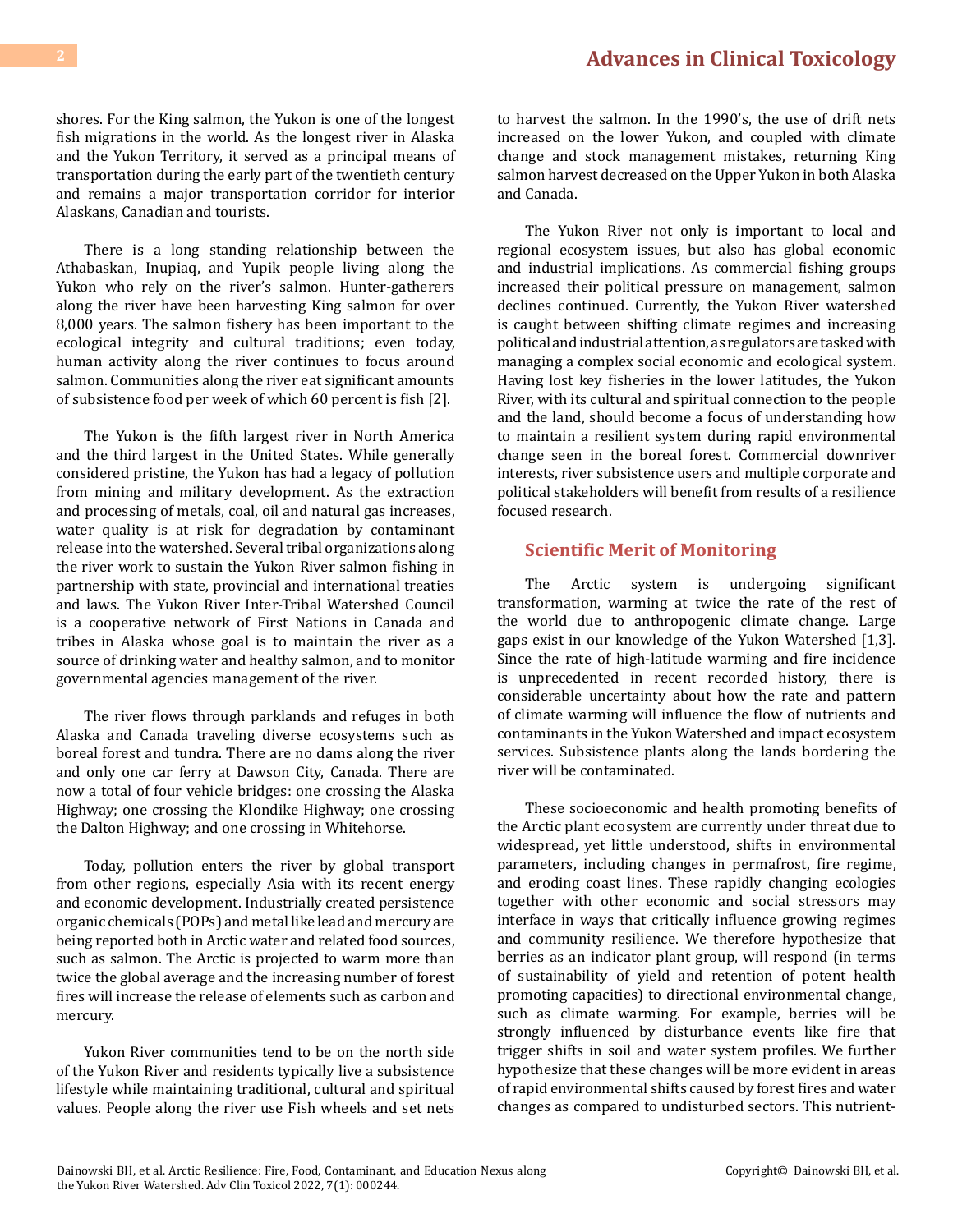laden river water provides a flux of chemicals and habitat for ecologically important biota.

Community resilience to environmental change is in part determined by the ability to accumulate knowledge, act collectively, and participate in the decisions that affect the flow of resources. We therefore encourage evaluation of the combined effects of rapid environmental shifts in several key sites along the Yukon River for: 1) Impacts on salmon and berries; 2) Wild and domestic animal species including dogs, and 3) Impacts on community health and lifestyle.

#### **Broader Impacts**

Bringing together faculty from diverse academic disciplines, graduate and undergraduate trainees, and representatives from Alaska Native communities in educational exchanges will be critical to synergies of their knowledge and skills toward maximizing resiliency and reducing the impact on the sustainability and productivity of the Yukon ecosystems. This will provide predictive empirical data for the development of models of adaptation strategies and support for sustainable rural economies under variable and changing climates. By integrating traditional knowledge with natural resource education and inviting community participation, collaborative opportunities will actually shape future management suggestions and outcomes. Teasing out the ongoing competitive and complex resource management between commercial fishing, tourism, mining and subsistence use will provide additional documentation of management approaches that will be relevant to other regions of the country.

People living in the Arctic face many challenges posed by economic circumstances; lifestyle; exposure to contaminants and climate change; dietary changes; as well as geographic isolation. Indigenous peoples, with their continuing ties to the land and traditional food are generally the most affected by these challenges.

# **Educational Benefits**

Increasing Indigenous knowledge and stores in the western education system by river science camps would improve both knowledge and awareness [4]. In addition to promoting traditional undergraduate and graduate level education at Arctic institutions increased studies, will promote place-based scientific research and citizen science. By partnering with the rural campuses and native associations much of the knowledge learned will remain in the region. This concept will build the human and social capital in the areas of resource management and will introduce promising students to the world of interdisciplinary sciences by exploring topics not found in the traditional classroom settings. There is a need

for rural communities to have a more effective voice and role in resource development decisions; and, local environmental and socioeconomic expertise is an important component for this to happen. This concern is voiced by local community residents, primarily involve rural and indigenous students in developing scientifically sound approaches to address environmental issues in rural subsistence communities, such as Alaska. It should also be noted that large developments tend to be funded by international corporations in which local input is limited.

#### **Potential Specific Aims**

One major objective could be to determine the physiological basis of adaptation to abiotic stresses in different ecosystems in areas of rapid environmental shifts caused by forest fires, for example. Such studies could include: 1) metal and phytochemical profiles of berries and other plants; 2) elucidating health protective properties against metabolic syndrome and cardiovascular disease risk factors in dogs and human cell culture; 3) salmon and dog lipid profiles; 4) monitor increases in exposure to contaminants in food systems, and 5) other undefined hypotheses [5].

A sample list of potential aims, non-prioritized, is as follows: **Aim 1:** Assess dietary mercury and omega-3 fatty acid levels in spring and Fall Chums, Chinooks and Silver Salmon along the Yukon River.

**Aim 2:** Study the influence of fire generated toxic substances (POPs and metals) on Fish, red fox and dogs in the Yukon Watershed.

**Aim 3:** Develop a set of cultural and management techniques and recommendations that incorporate resource management strategies of indigenous people employed to insure an increase in resiliency and sustainability of berry barrens, Fish and wildlife and community values under changing environmental regimes

**Aim 4:** Maximize local education and increase skills with the goal of implementing a plan for future conversion of these aims to a resource for the global scientific community and ecosystem manages interested in developing sustainable production systems that promote wellness and prevent disease.

**Aim 5:** Develop an undergraduate curriculum and certificate in sustainability by involving rural students in researching increased fire and the transport of elements along the Yukon River. Findings will be presented by the students at Tribal health consortiums, at their village, a scientific conference and will lead to publications and Art in Science creations.

**Aim 6:** Create citizen science research networks throughout the Yukon River Watershed.

**Aim 7:** Initiate environmental microbiology analysis at selected sites.

**Aim 8:** Graduate and Post-Doctoral research involving